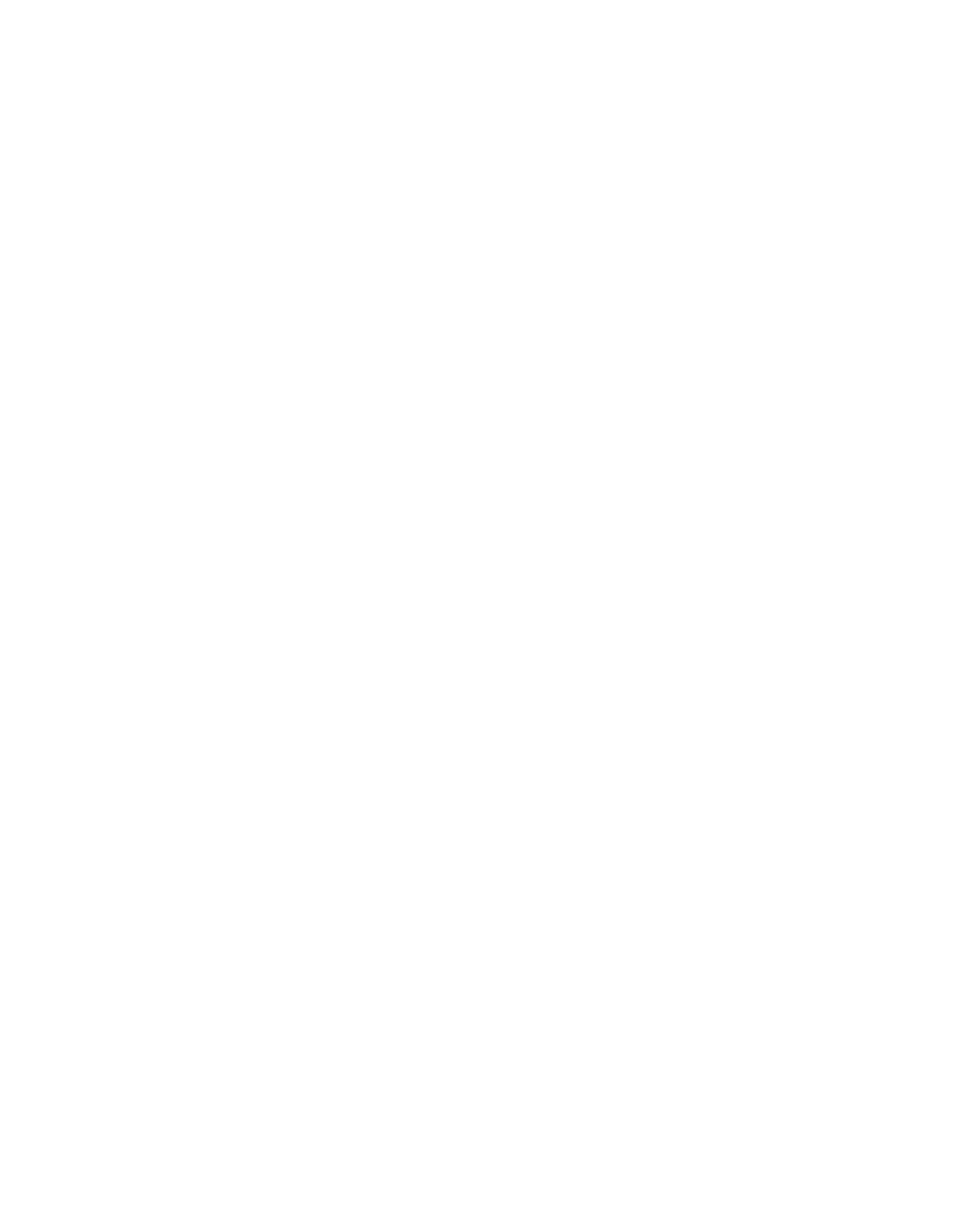# **Experimental Demonstration of Nonbinary LDPC Convolutional** Codes for DP-64QAM/256QAM

Toshiaki Koike-Akino<sup>1</sup>, Kenya Sugihara<sup>2</sup>, David S. Millar<sup>1</sup>, Milutin Pajovic<sup>1</sup>, Wataru Matsumoto<sup>2</sup>, Alex Alvarado<sup>3</sup>, Robert Maher<sup>3</sup>, Domanic Lavery<sup>3</sup>, Milen Paskov<sup>3</sup>, Keisuke Kojima<sup>1</sup>, Kieran Parsons<sup>1</sup>, Benn C. Thomsen<sup>3</sup>, Seb J. Savory<sup>4</sup>, Polina Bayvel<sup>3</sup>

<sup>1</sup> Mitsubishi Electric Research Laboratories (MERL), Cambridge, MA 02139, USA koike@merl.com

<sup>2</sup> Information Technology R&D Center, Mitsubishi Electric Corp., Ofuna, Kanagawa 247-8501, Japan

<sup>3</sup> Optical Networks Group, University College London (UCL), Torrington Place, London, WC1E 7JE, UK

<sup>4</sup> University of Cambridge, Dept. of Engineering, 9 JJ Thomson Avenue, Cambridge, CB3 0FA, UK

Abstract We show the great potential of nonbinary LDPC convolutional codes (NB-LDPC-CC) with low-latency windowed decoding. It is experimentally demonstrated that NB-LDPC-CC can offer a performance improvement of up to 5 dB compared with binary coding.

## Introduction

Recent optical communications systems have used soft-decision (SD) decoding with lowdensity parity-check (LDPC) codes<sup>1-9</sup>. Although modern LDPC codes already achieve nearcapacity performance in binary additive white Gaussian noise (BiAWGN) channels, conventional bit-interleaved coded modulation (BICM) based on binary LDPC codes has a fundamental limit compared to the theoretical bound, in particular for high-order modulation. By employing BICM iterative demodulation (BICM-ID), the performance can be significantly improved <sup>10</sup> However, BICM-ID requires SD feedback from the decoder to demodulator. Hence, BICM-ID can be less practical due to the high complexity and large latency. By contrast, with nonbinary (NB) LDPC codes  $11-16$ , turbo demodulation is not needed while achieving the theoretical bound. This scheme called nonbinary-input coded modulation (NBICM)<sup>15</sup> offers even better performance than BICM-ID while keeping the total complexity low, especially when combined with high-order and high-dimensional modulation. This is a great advantage of NB-LDPC compared to BICM and BICM-ID. However, the major obstacle has laid in the fact that the decoder complexity increases with the Galois field (GF) size.

Recently, it was suggested  $14$  that the complexity issue of nonbinary decoding can be mitigated by introducing LDPC convolutional codes  $(LDPC-CCs)^{2-9}$  with windowed decoding (WD). LDPC-CCs have drawn significant interest in recent years because of their theoretical features such as a saturation property and the practical feasibility of WD, which is capable of lowlatency and low-memory decoding. In this paper, we experimentally demonstrate a significant performance gain provided by NB-LDPC-CC in comparison to BICM, for dual-polarization 64-ary quadrature-amplitude modulation (DP-64QAM) and DP-256QAM. As the complexity of WD is roughly proportional to the window size and the maximum column weight, we consider the minimum column weight of 2 and small window size  $W = 6$  for low-power decoding.

## **GMI of BICM and NBICM**

Generalized mutual information (GMI)<sup>17</sup> has been recently used to predict SD performance of various modulation formats. The normalized GMI can be extended  $14$  for any nonbinary coding as

$$
I_{\mathsf{GMI}} = 1 - \mathbb{E}\Big[\log_Q \sum\nolimits_q \exp(-L_q) \Big| B = 0\Big],
$$

 $E[\cdot]$ denote expectation, where the  ${L_0, \ldots, L_{Q-1}}$  denote the log-likelihood ratio (LLR) vector as  $L_q = \log \Pr(B = 0) / \Pr(B = q)$ for the q-th element of  $GF(Q)$ , Q is the GF size, and B is the transmitted element. When  $Q = 2$ , it reduces to the conventional GMI for BICM systems. If the GF size  $Q$  matches the modulation order  $M$ , the above GMI is simply called MI for some literature as a coded modulation bound. Fig. 1 shows the normalized GMI for  $M$ -ary QAM with different GF size. Although binary coding systems (BICM with  $Q = 2$ ) have little degradation from nonbinary coding systems for high rate regimes, BICM can suffer more than 0.5 dB loss in particular for higher-order modulation in mid-/low-rate regimes. In contrast, the GMI of the NBICM systems can closely approach the Shannon limit for low signal-to-noise ratio (SNR). Note that even when  $Q \, < M$ , NBICM shows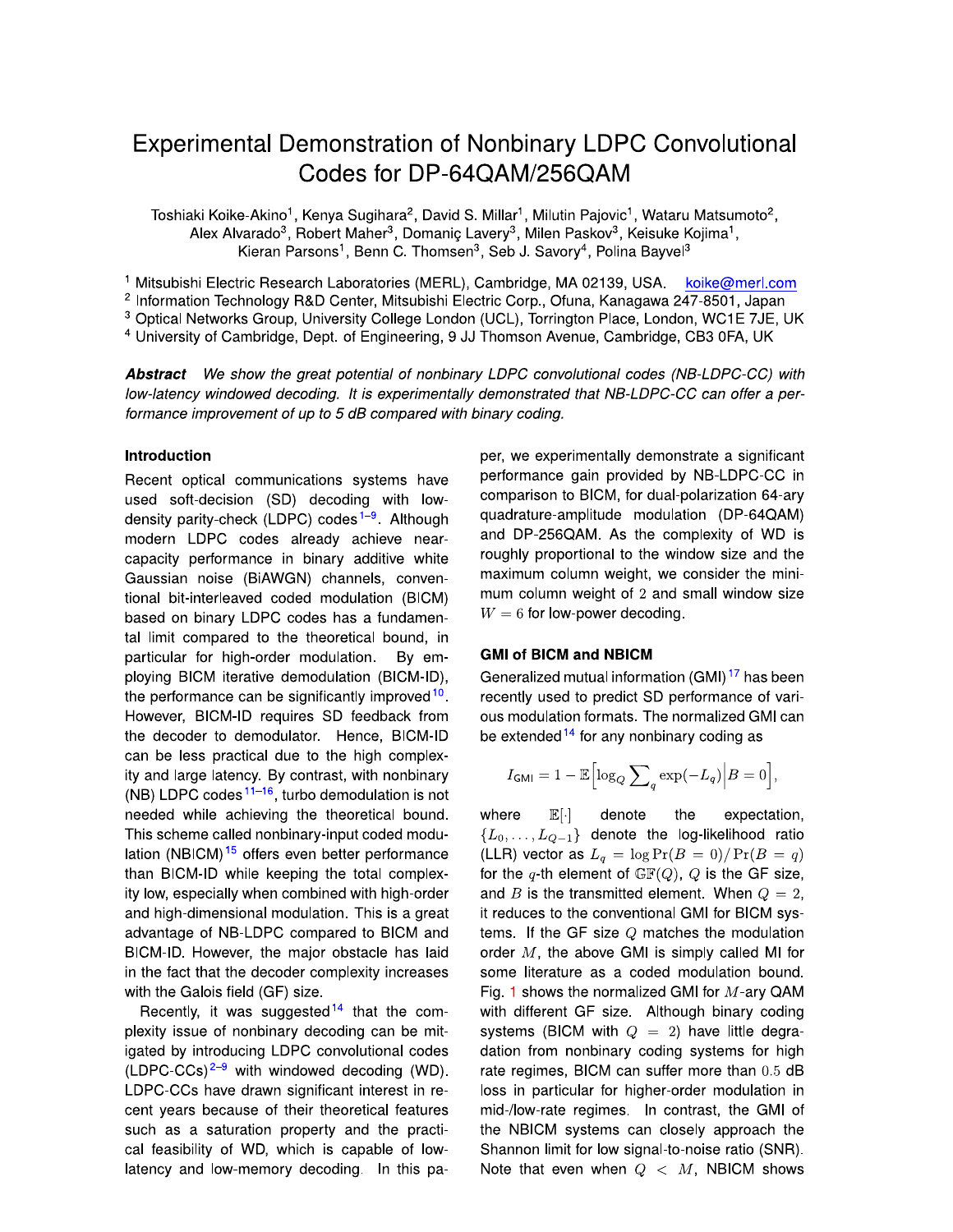some gain over BICM.

It was experimentally demonstrated<sup>17</sup> that high-order QAM with low-rate code provides higher spectral efficiency; e.g., low-rate 16QAM having an overhead (OH) of  $194\%$  can be optimal. It suggests that the performance of mid-/low-rate LDPC codes is also of a great importance.



In this paper, we use quasi-cyclic  $(OC)$ NB-LDPC-CCs denoted by a protograph of  $(J, K, L, N)_{\mathbb{GF}(Q)}$ , where J is a column weight,  $K$  is a row weight,  $L$  is a termination length, and  $N$  is a QC size. The codeword length is 38,400 bits long, which is identical to a state-ofthe-art LDPC code<sup>5</sup>. To keep the same codeword length for various GF size, the QC size is scaled by  $Q$ . More specifically, we consider two protographs  $(2, 20, 20, 384/\log_2 Q)_{\text{GF}(Q)}$  and  $(2,4,50,384/\log_2 Q)_{\mathbb{G}(\mathbb{F}(Q))}$  for the code rates of 0.79 (26.6% OH) and 0.49 (104% OH), respectively, for  $Q \in \{2, 4, 8, 16, 64, 256\}$ . We use low-latency WD having a limited window size of  $W = 6$  and adaptive stopping criterion<sup>15</sup> Such low-weight codes with small window size allows significant reduction in computational complexity and memory requirement for nonbinary decoding.

#### **Experimental setup**

NB-LDPC-CC performance was validated experimentally in a back-to-back configuration for DP-64QAM and DP-256QAM. The experimental setup<sup>18,19</sup> is illustrated in Fig. 2. A pair of digital-to-analog converters (DACs) operating at 20 GSa/s was used to generate 64QAM and 256QAM signals at 10 GBd, including 1% pilot symbols. These signals were filtered with a rootraised-cosine filter with a roll-off factor of 0.1%. After amplification, these signals were applied to an I/Q modulator operating in the linear regime. The optical carrier was generated by an external cavity laser (ECL), with a linewidth of 100 kHz. Polarization-multiplexing was emulated passively in the optical domain with a delay of 489 symbols. Noise loading was performed by coupling in a variable power source of amplified spontaneous emission (ASE) noise. A discrete component coherent receiver was used with a bandwidth of 70 GHz, while the local oscillator was an ECL with linewidth of 100 kHz. Quantization was performed using an oscilloscope with 63 GHz bandwidth and 160 GSa/s. Offline post-processing was then performed.



Our receiver digital-signal processing consisted of conventional deskew, 4th power intradyne frequency estimation, and matched filtering. A  $2 \times 2$ equalizer was used to compensate for polarization rotation, residual intersymbol interference removal and timing recovery. The equalizer was radially trained for good convergence, before being switched to pilot-aided operation. A radius directed error term was calculated based on the pilot symbols only, with updating performed using the least-mean-square algorithm and an error term averaged over 10 pilot symbols. Recently proposed carrier phase estimation<sup>18</sup> was then performed. We calculated LLR vectors using a clustering algorithm to account for transmitter distortion. The NB-LDPC-CC was then decoded using WD based on fast Fourier transform Q-ary sum-product algorithm.

#### **Experimental results**



The results of our experiments are presented in Figs 3 and 4 Although pre-LDPC performance exhibits an error floor and a large penalty from theoretical AWGN performance, LDPC-CCs